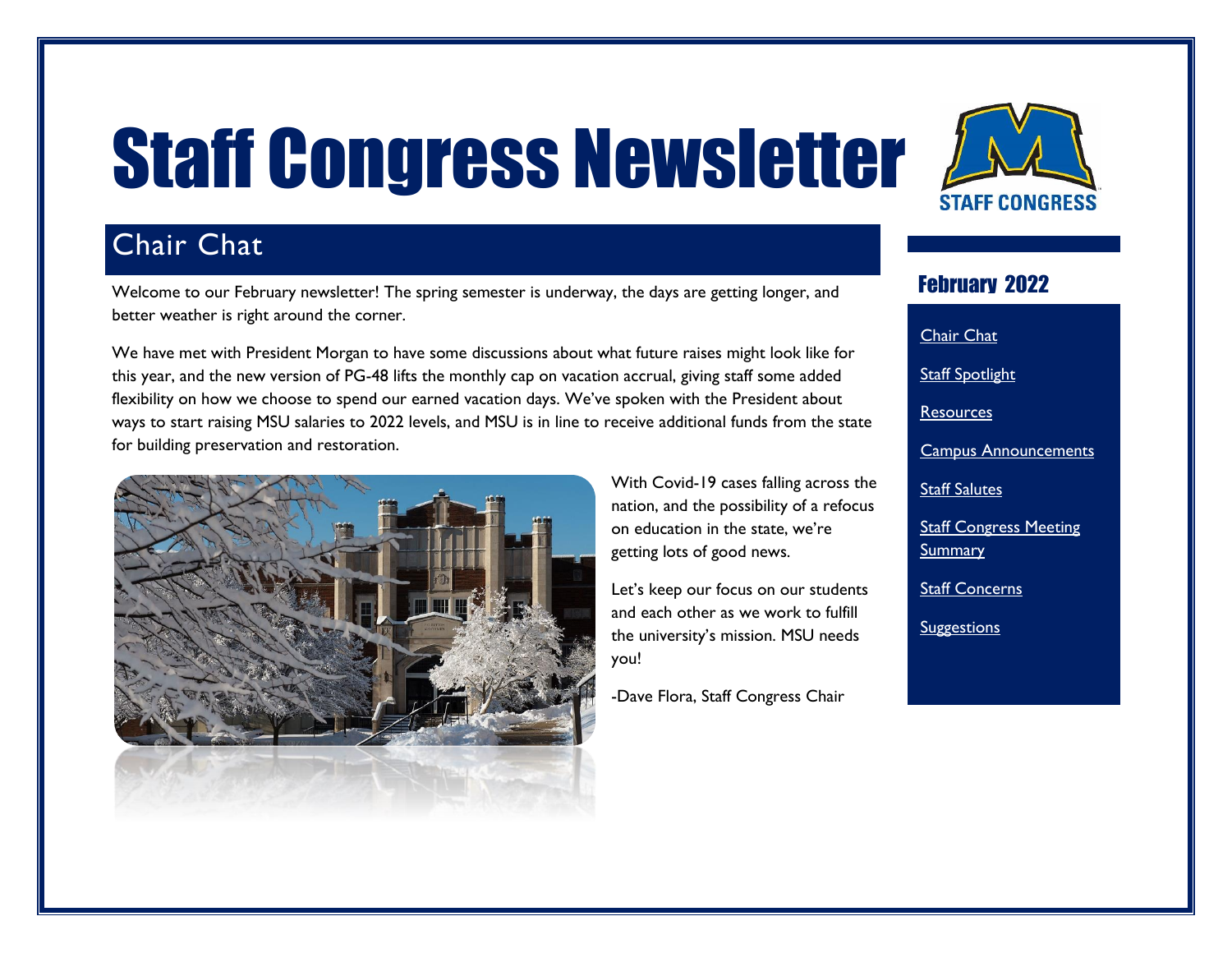## <span id="page-1-0"></span>Staff Spotlight | Garrick Ratliff

*This section highlights a Staff Congress representative.*



**Garrick Ratliff** Assistant Director, Guidance Counseling Services

Hello! I'm Dr. Garrick Ratliff, the Assistant Director for Guidance and Counseling at the Craft Academy for Excellence in Science and Mathematics. Before coming to the Craft Academy, I worked for nineteen years in the public school system. I served in many roles in the public school system: Teacher, Guidance Counselor, Assistant Principal, Principal, District Assessment Coordinator, Director of Pupil Personnel, Instructional Supervisor, and Assistant Superintendent. My job duties at the Craft Academy are College admissions; Scholarships; Community service and activities; High school graduation requirements; National and state assessments; Liaison person between school and parent; School district contacts; Counseling services, and Infinite Campus supervisor, to name a few. I received my Doctorate in Educational Leadership from Morehead State University in the spring of 2013.

One of the biggest reasons I like participating in Staff Congress is to meet new people and work with the other departments on campus to help move MSU forward. Getting to know others in this working environment helps me understand how policies influence others differently from my department, and we can work together to make MSU better.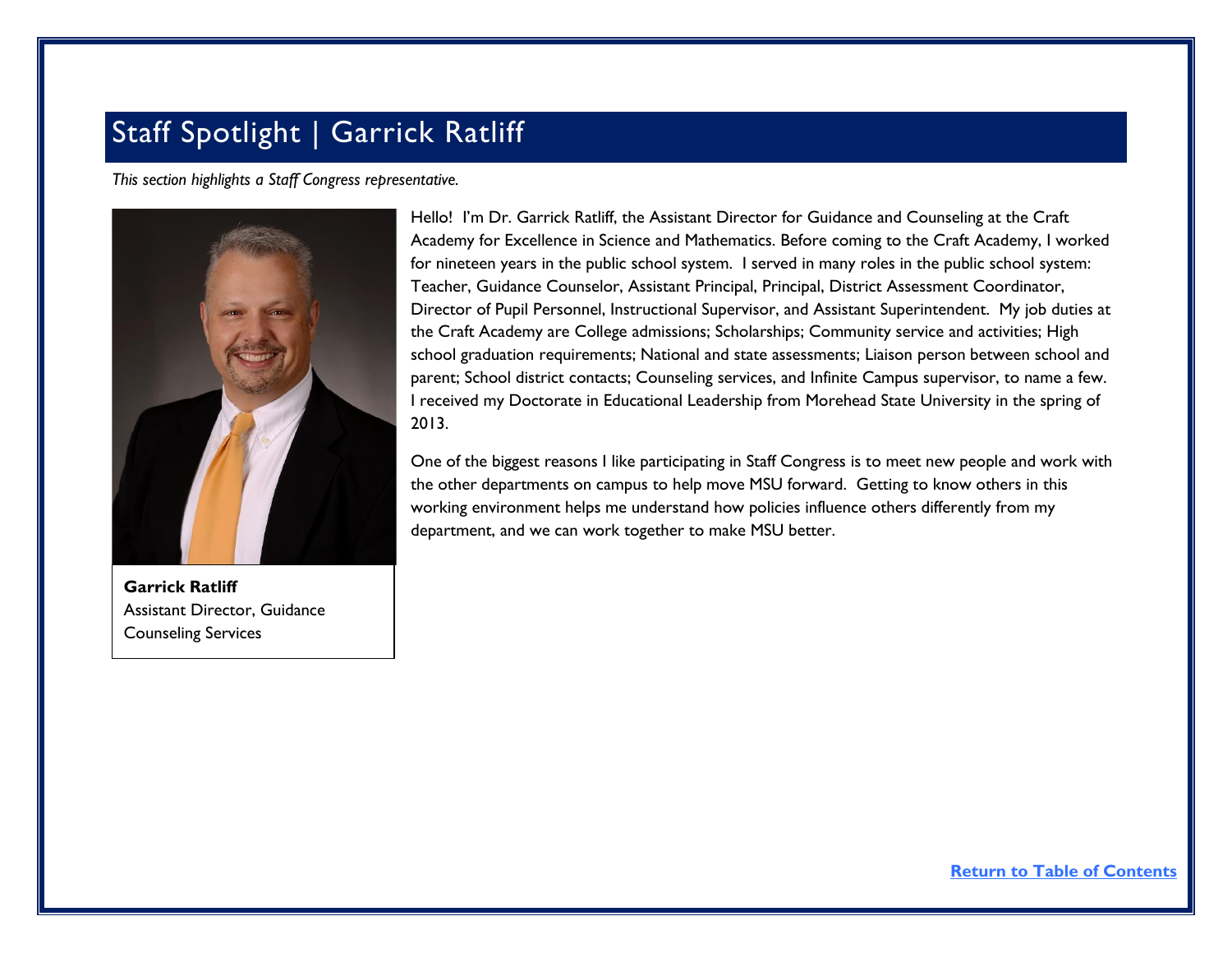## <span id="page-2-0"></span>Resources | Share Your MSU News

*This section provides resources available to all MSU staff. If you have resources that you would like to share with the MSU Staff community, please send them to [x.scott@moreheadstate.edu.](mailto:x.scott@moreheadstate.edu)* 

#### MSU OneDrive

Employees at Morehead State University are encouraged to back up important files to **OneDrive** or another shared space so that they can be accessed when they are needed, even during winter closures.

#### Eagle Alerts / Weather Plans

On the MSU site, you can find the [Weather Plans](https://www.moreheadstate.edu/administration/emergency-resources/weather-plans) page, where it explains the current weather plans and has a link to [Eagle Alerts,](https://www.moreheadstate.edu/Administration/Eagle-Alerts) where you can sign up for important notifications.

## <span id="page-2-1"></span>Campus Announcements

*The following events are scheduled for this month at the Morehead State University residential campus. If you have announcements that you would like to share with the MSU Staff community, please send them to [x.scott@moreheadstate.edu.](mailto:x.scott@moreheadstate.edu)* 

#### Vaccination Opportunities

Vaccines are also available by appointment at the MSU Counseling & Health Services clinic in Allie Young Hall. Call (606) 783-2055 to schedule your appointment.

#### Employment Opportunities

In an effort to help fill open positions at MSU, we request that you view and share the employment opportunities with your peers and associates. Job postings can be found on the **MSU PeopleAdmin** site.

#### Employee Information Changes

Employees whose contact information has changed are encouraged to complete the [Employee Information Change Form.](https://www.moreheadstate.edu/MSU/media/Human-Resources/Employee-Information-Change-Form.pdf)

#### At-Home COVID-19 Tests

At-Home COVID tests are now available at [https://www.covidtests.gov/.](https://www.covidtests.gov/) Note that these tests expire, so only order what is necessary.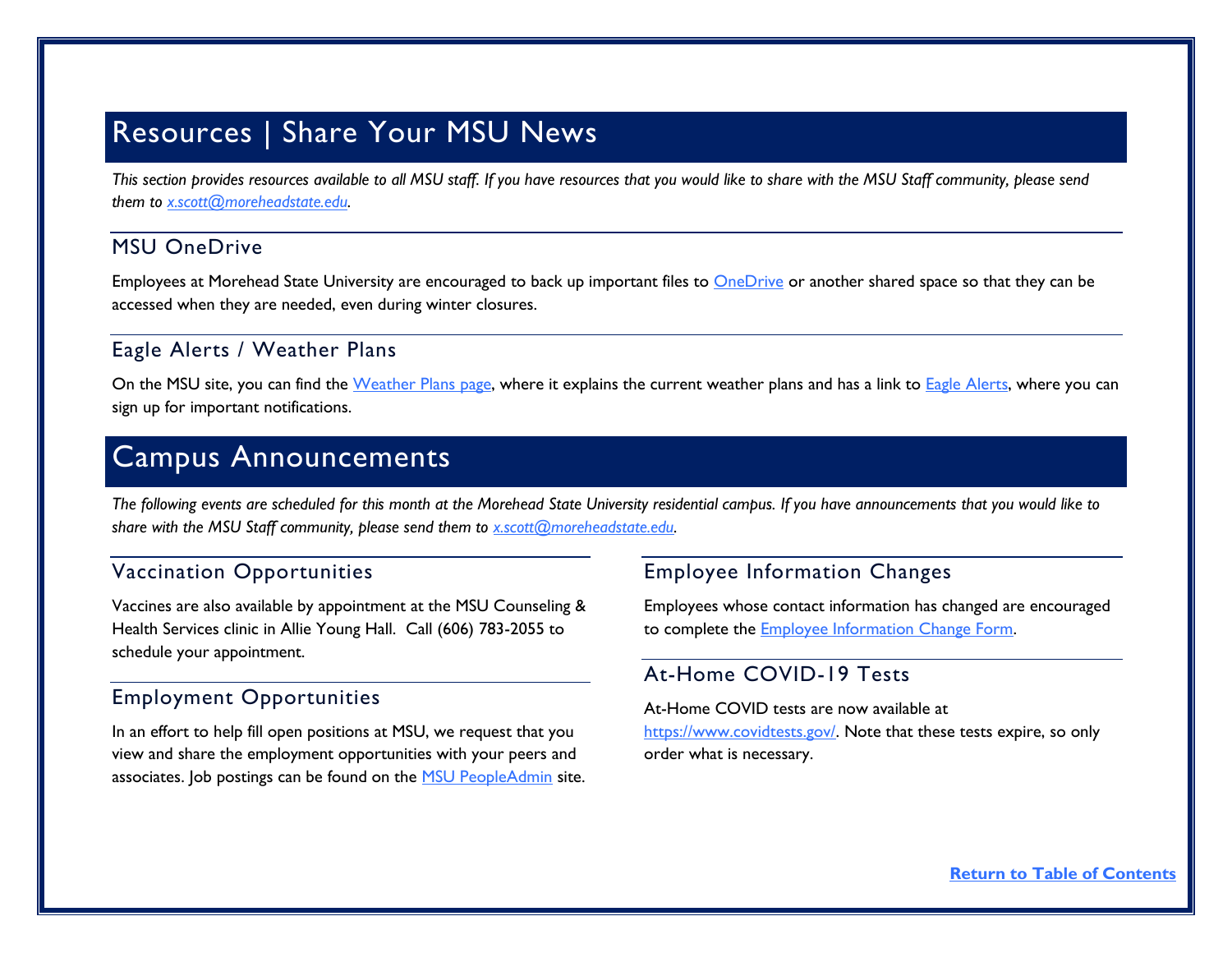## <span id="page-3-0"></span>Staff Salutes

*The following salutes were submitted for this month. If you know of a worthy candidate, you can submit your suggestion on the [Submit a Staff Salute](https://www.moreheadstate.edu/Leadership/Staff-Congress/Submit-a-Staff-Salute) page.* 

*No Staff Salutes were submitted for the month of January.*

## <span id="page-3-1"></span>Staff Congress Meeting Summary

In this section, we summarize the reports from the Staff Congress monthly meeting.

- Due to a temporary change in workflow in Secretary Scott's department, the January Newsletter was replaced with an unconfirmed copy of the meeting minutes rather than the usual format. Secretary Scott hopes to resume the usual format for the February or March newsletter.
- Members and guests have been absent due to scheduling conflicts. Secretary Scott suggested that we reevaluate the monthly meeting times to improve attendance. Chair Flora suggested that we send out a poll to all participants to determine the best meeting time.
- Representative Debbie Ellis, Chair of the Benefits & Compensation Committee (BCC), reported that the committee agreed to move forward with the original proposed change t[o PG-48,](https://www.moreheadstate.edu/administration/human-resources/personnel-policies/msu-personnel-policies/pg-48-vacation-leave) which indicated that excess annual leave (vacation) balances will carry over until June 30<sup>th</sup>, after which the time above the limit will be removed. Originally, this process would be done monthly. A motion to approve this change was given by Representative Jamey Carver and seconded by Representative Tasha Purvis. With a majority vote, the motion was approved.
- Representative Toni Hobbs, Chair of the Credentials & Elections Committee (CEC), reported that there will be several Staff Congress vacancies this fiscal year. CEC will begin preparing for the election process in the next meeting.
- Staff Regent Joel Pace reported that the Board of Regents approved the compensation plan for 2022, including a \$500 stipend for fulltime personnel who were hired on or prior to September 1, 2021 in the mid-February payroll run. The second stipend will appear in May.
- Dr. Caroline Atkins reported:
	- o The issues with health equity card funds are resolved. If staff still have issues, they should call the Office of Human Resources at 606-783-2097 or email [humanresources@moreheadstate.edu.](mailto:humanresources@moreheadstate.edu)
	- o Annual performance evaluations are coming up. Evaluation period is April 2021-March 2022.
	- $\circ$  HR is working on the annual staff appreciation celebration, which is estimated to be held in the third week of May.